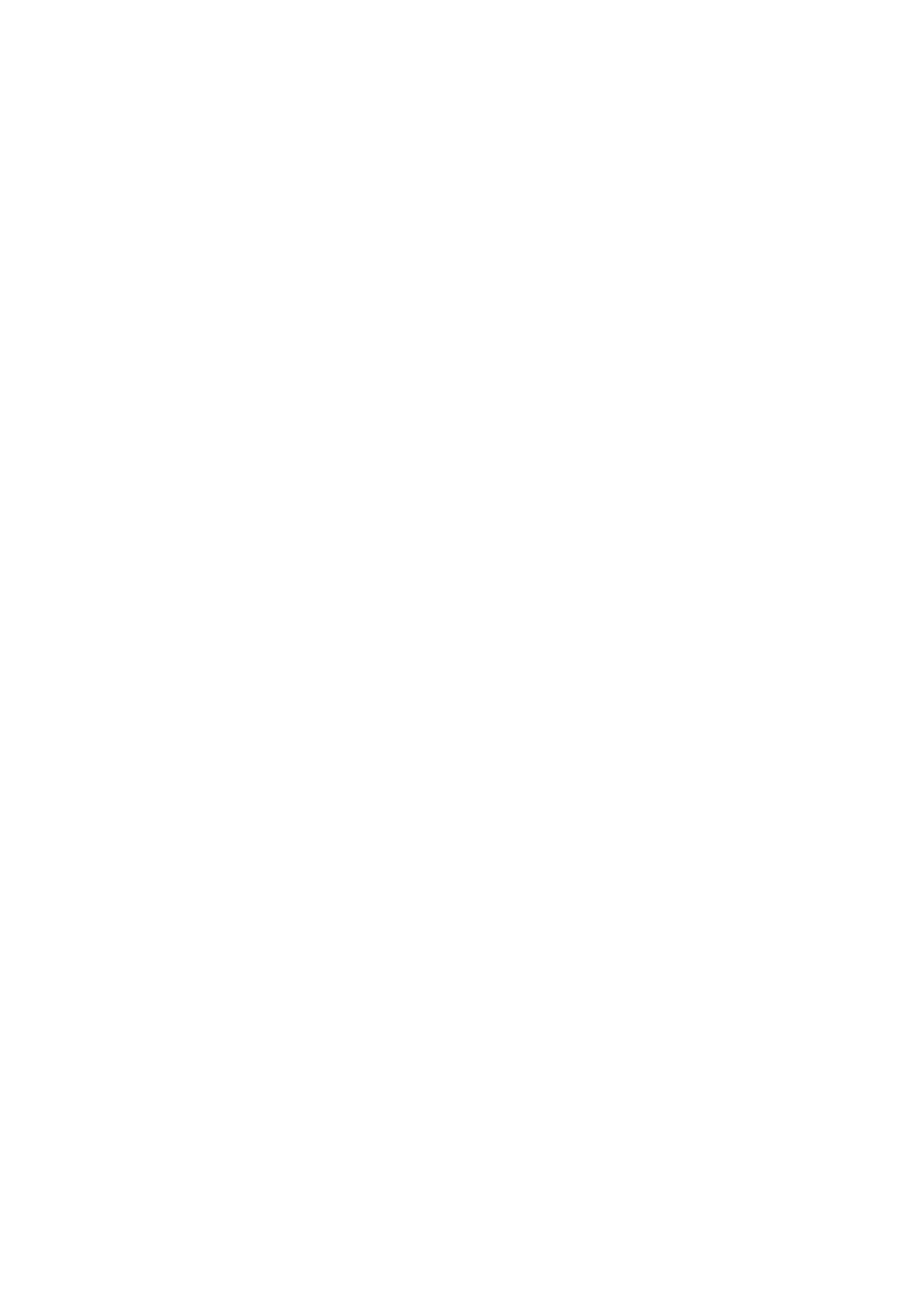## **DECLARATION OF THE CUSTOMS CO-OPERATION COUNCIL CONCERNING HARMONIZATION/COMPUTERIZATION OF CUSTOMS PROCEDURES AND A STRATEGY FOR THE 21ST CENTURY**

## **(Washington Declaration)**

- NOTING that progress has been made towards achievement of international uniformity in the classification of goods (the Harmonized System), in Customs valuation (the GATT Valuation Code), in Customs procedures (Kyoto Convention) and in enforcement (Nairobi Convention),
- RECOGNIZING that one of the principal objectives of the CCC is to secure the highest degree of harmony and uniformity in Customs systems,
- REALIZING that the Ottawa Declaration provides for standardization, simplification and harmonization of Customs processes, procedures and documents,
- RECOGNIZING that the major members of the international trade community are committed to replacing paper with electronic information management and that Customs administrations have to follows suit,
- NOTING the important role of Customs administrations in facilitating, monitoring, reporting on, and controlling the movement of world trade,
- REALIZING that by the year 2000 Customs administrations which still rely on paper records might be able to maintain their role in world trade only with increasing difficulties and risks,
- ACKNOWLEDGING that the CCC is already working on many different areas that relate to the request for more standardization and automation,
- FURTHER acknowledging that Customs administrations vary in their ability to adapt to modern data management technologies, and that more needs to be done to ensure that Customs administrations keep up with advancing trade volume and technology,
- THE CUSTOMS CO-OPERATION COUNCIL,
- DECLARES that the Council should immediately undertake a comprehensive, structured, co-ordinated initiative in the area of simplification, standardization and harmonization of Customs procedures,
- DECLARES further, insofar as automation is concerned, that the Council should,
	- (1) evaluate, and keep Members informed of, the impact of new developments,
	- (2) provide advice and guidance and launch special programmes for those Members still dependent on paper records to assist them in streamlining current procedures, in adopting progressively automated techniques and in resolving difficulties (e.g. with electronic signatures and other legal issues),